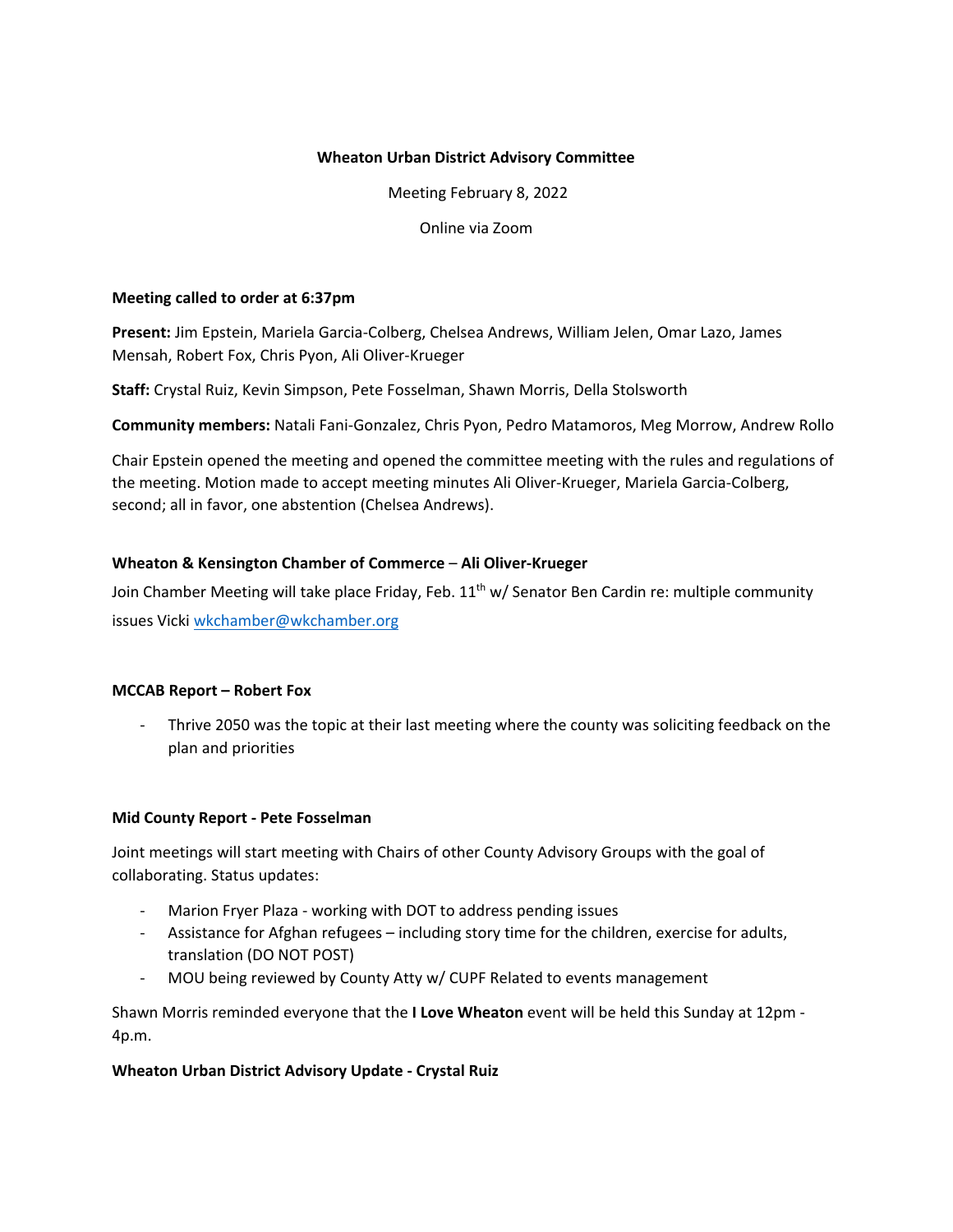- Procuring Tables and Chairs for Plaza; Veterans Park activities; Pump track location TBD; Working on lighting conditions around the Urban District – Ennals and Triangle

## **Wheaton Downtown Study Progress update - Montgomery Planning (Luis Estrada & Jessica McVary)**

\*Presentation slides were provided\*

- Purpose of study is to identify opportunities to create a cohesive downtown that integrates larger development with Wheaton's' small-scale charter while meeting the needs of small businesses, property owners and resident to further Wheaton as a complete community.
- Ongoing engagement:
	- o Key: Streetscape Standards Update started in November 2021 and will have a Stakeholders meeting
	- o Consultant will be retained to focus on Market Analysis for small property owners
	- o Outreach process began Dec. 2021
	- o Spring 2022 Planning Board Briefing
	- o Reached out to various county officials, county govn't, local organizations, property owners and small businesses support
	- $\circ$  Exploring façade matching program encourage county and property owner improvements
	- o Having challenges reaching out with small businesses owners and seeking support
	- $\circ$  Stakeholders Mtg in Spring to create a document that can help identify projects that are feasible and the county can support; recommendations for govn't CIP projects; better connections with Core and surrounding neighborhoods; Streetscape standards update; Assessing parking options throughout Wheaton
	- o Next Steps: Community Questionnaire, Market Analysis; Streetscape Standards Update; Outreach
	- o Pedestrian Level of Comfort analysis
- Q&A
	- $\circ$  William Jelen Shared Hot Spots for pedestrian issues in Wheaton; Recommends going to events, such as the upcoming I Heart Wheaton to get more feedback from community members
	- $\circ$  Rob Fox When will the community survey be ready? Pending and working on it and will circle back
	- $\circ$  James Mensah Will the survey be in different languages? Currently English and Spanish, open to other; Targeting different populations? Open to meeting with folks
	- $\circ$  Jim E. Margaret Rifkin felt like small businesses need more than 50% funding for streetscape
	- $\circ$  Natali Fani-Gonzalez Planning Board hired people to canvas and we should do that here… Shouldn't do just online forms; Should also
		- Jessica Looks at analog vs. digital
- Next Steps: Return to July '22 WUDAC Meeting

## **Letter of Support being requested for Mission First Housing Group**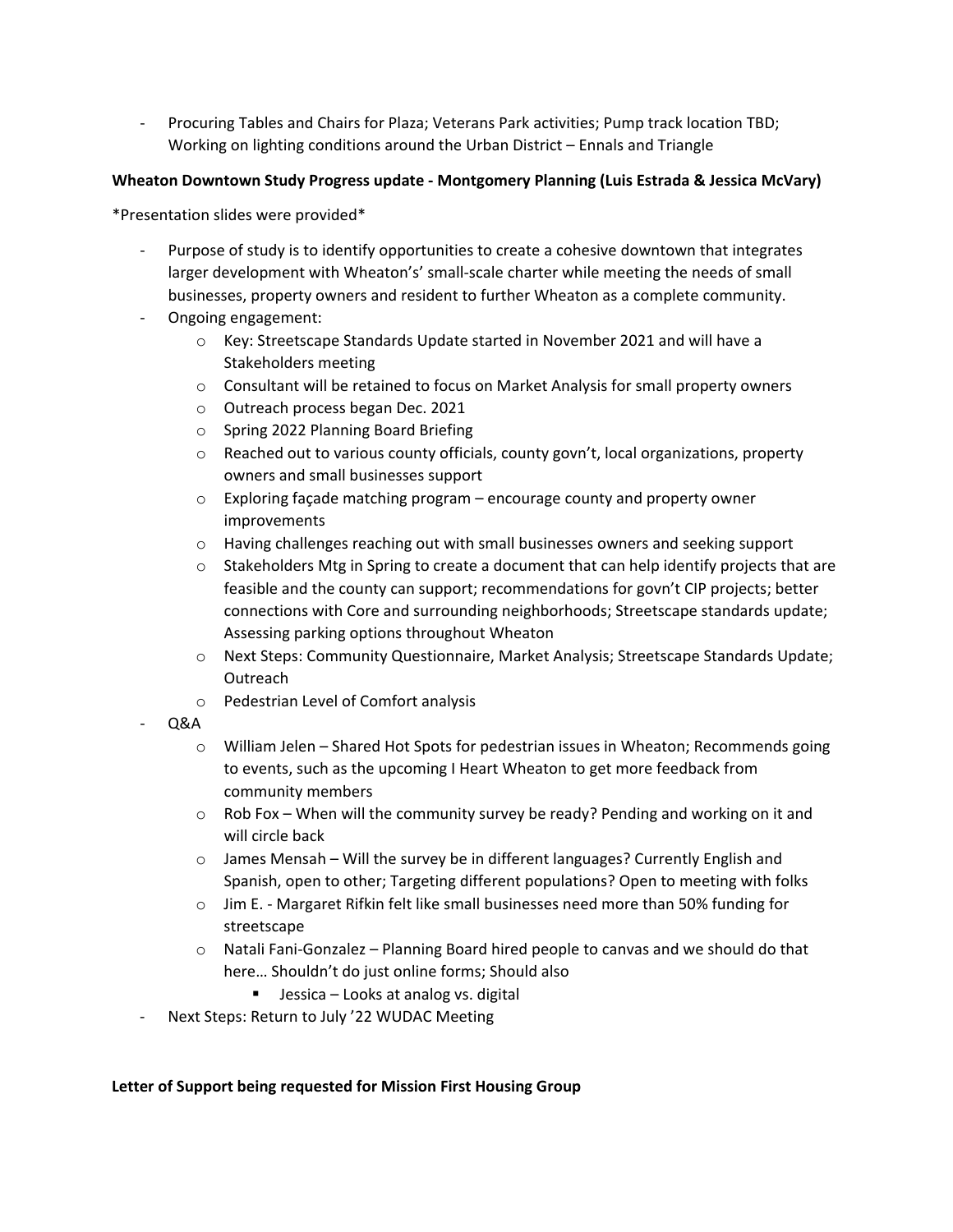- Pete Fosselman: Will obtain more information for our review
- W. Jelen + other community members: Want more information, concerned about dead-end and no connection between the neighborhood

**William Jelen (Budget letter) – Subcommittee**: Jim, Ali, Rob and Crystal met to discuss budget letter. Priorities were discussed and it was agreed that the Urban District would provide specific budget need.

Proposed Priorities (in no particular order):

- WUDAC supports the continued funding and prioritization of the Planning and Construction of a Wheaton Arts and Cultural Center.
- Fully fund commitments to the Marion Fryer Town Plaza
	- $\circ$  Stage repair and safety concerns, signage digital signage + power source
	- o CUPF Project Manager and 2 staffers Supports private events
	- o County budgeted events
	- o Marion Fryer Plaza needs: Equipment, power,
	- $\circ$  Clean and Safety team (Red shirt team) Need 4 5 more staffers
- WUDAC asks that the county begin redevelopment of Veterans Park, which currently sits empty, to be a more welcoming and vibrant place as well as a memorial to all who have served. Community ideas for this area include: public art, a playground, a dog run as well as a plaza for events.
- Pedestrian Safety improvements detailed conversation about bike lanes, connection walking path Hermitage to Amherst, etc. Will highlight previous points raised.
- WUDAC requests base budget funding for the yearly Wheaton Arts Parade (\$15K), the Mural Arts Program (35k). In the past five years Wheaton has proven it can support and foster homegrown initiatives. It is time the county gave these entrepreneurial initiatives a solid foundation for further growth.
- Façade and Streetscape Improvements. WUDAC requests greater support for our small businesses and property owners in the form of larger facade improvement matching grants and the implementation and funding for the new streetscape plan the planning office is developing.
- Determine who are key people we can follow-up; we will finalize letter

**Motion:** Move by Ali Oliver-Krueger to approve letter with major bullet points as discussed and allow the subcommittee to make revisions as needed; Rob Fox, Seconded motion; Discussion – Need additional numbers and closing verbiage; Passed unanimously

**WUDAC Retreat Reminder** (Della Stolsworth, Montgomery County Conference Resolution Center) – A survey has gone out to committee members to help frame retreat. Retreat will occur on February 23<sup>rd</sup>. Della introduced herself and background. Meeting recommendations will be anonymous. Retreat topics will discuss forum, committees, relationships and figure out priorities.

**Candidate Forum** – Will follow-up to discuss whether it should be virtual or in person.